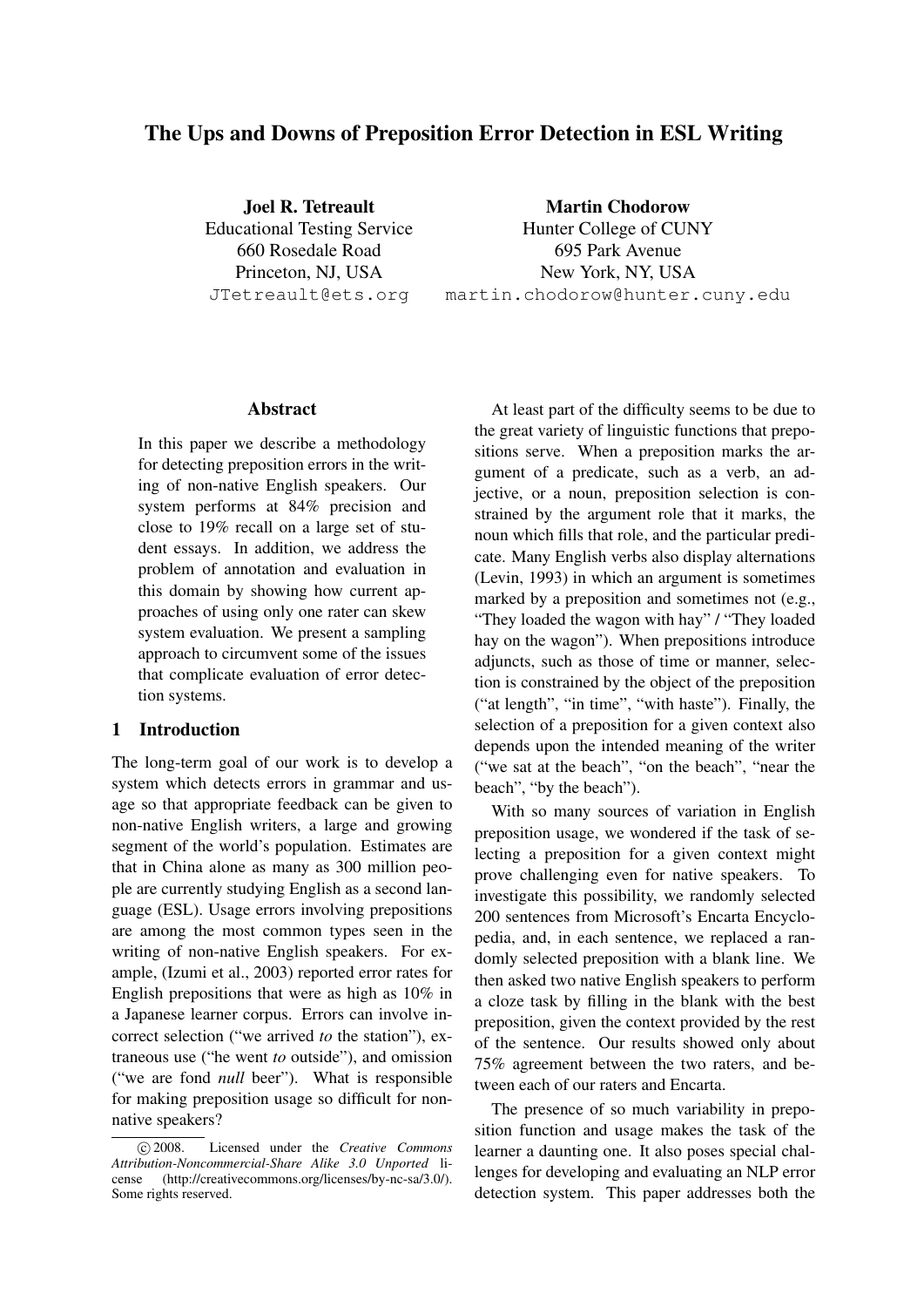development and evaluation of such a system.

First, we describe a machine learning system that detects preposition errors in essays of ESL writers. To date there have been relatively few attempts to address preposition error detection, though the sister task of detecting determiner errors has been the focus of more research. Our system performs comparably with other leading systems. We extend our previous work (Chodorow et al., 2007) by experimenting with combination features, as well as features derived from the Google N-Gram corpus and Comlex (Grishman et al., 1994).

Second, we discuss drawbacks in current methods of annotating ESL data and evaluating error detection systems, which are not limited to preposition errors. While the need for annotation by multiple raters has been well established in NLP tasks (Carletta, 1996), most previous work in error detection has surprisingly relied on only one rater to either create an annotated corpus of learner errors, or to check the system's output. Some grammatical errors, such as number disagreement between subject and verb, no doubt show very high reliability, but others, such as usage errors involving prepositions or determiners are likely to be much less reliable. Our results show that relying on one rater for system evaluation can be problematic, and we provide a sampling approach which can facilitate using multiple raters for this task.

In the next section, we describe a system that automatically detects errors involving incorrect preposition selection ("We arrived *to* the station") and extraneous preposition usage ("He went *to* outside"). In sections 3 and 4, we discuss the problem of relying on only one rater for exhaustive annotation and show how multiple raters can be used more efficiently with a sampling approach. Finally, in section 5 we present an analysis of common preposition errors that non-native speakers make.

#### 2 System

#### 2.1 Model

We have used a Maximum Entropy (ME) classifier (Ratnaparkhi, 1998) to build a model of correct preposition usage for 34 common English prepositions. The classifier was trained on 7 million preposition contexts extracted from parts of the MetaMetrics Lexile corpus that contain textbooks and other materials for high school students. Each

context was represented by 25 features consisting of the words and part-of-speech (POS) tags found in a local window of +/- two positions around the preposition, plus the head verb of the preceding verb phrase (PV), the head noun of the preceding noun phrase (PN), and the head noun of the following noun phrase (FH), among others. In analyzing the contexts, we used only tagging and heuristic phrase-chunking, rather than parsing, so as to avoid problems that a parser might encounter with ill-formed non-native text  $<sup>1</sup>$ . In test mode, the clas-</sup> sifier was given the context in which a preposition occurred, and it returned a probability for each of the 34 prepositions.

#### 2.2 Other Components

While the ME classifier constitutes the core of the system, it is only one of several processing components that refines or blocks the system's output. Since the goal of an error detection system is to provide diagnostic feedback to a student, typically a system's output is heavily constrained so that it minimizes false positives (i.e., the system tries to avoid saying a writer's preposition is used incorrectly when it is actually right), and thus does not mislead the writer.

Pre-Processing Filter: A pre-processing program skips over preposition contexts that contain spelling errors. Classifier performance is poor in such cases because the classifier was trained on well-edited text, i.e., without misspelled words. In the context of a diagnostic feedback and assessment tool for writers, a spell checker would first highlight the spelling errors and ask the writer to correct them before the system analyzed the prepositions.

Post-Processing Filter: After the ME classifier has output a probability for each of the 34 prepositions but before the system has made its final decision, a series of rule-based post-processing filters block what would otherwise be false positives that occur in specific contexts. The first filter prevents the classifier from marking as an error a case where the classifier's most probable preposition is an antonym of what the writer wrote, such as "with/without" and "from/to". In these cases, resolution is dependent on the intent of the writer and thus is outside the scope of information cap-

<sup>1</sup> For an example of a common ungrammatical sentence from our corpus, consider: "In consion, for some reasons, museums, particuraly known travel place, get on many people."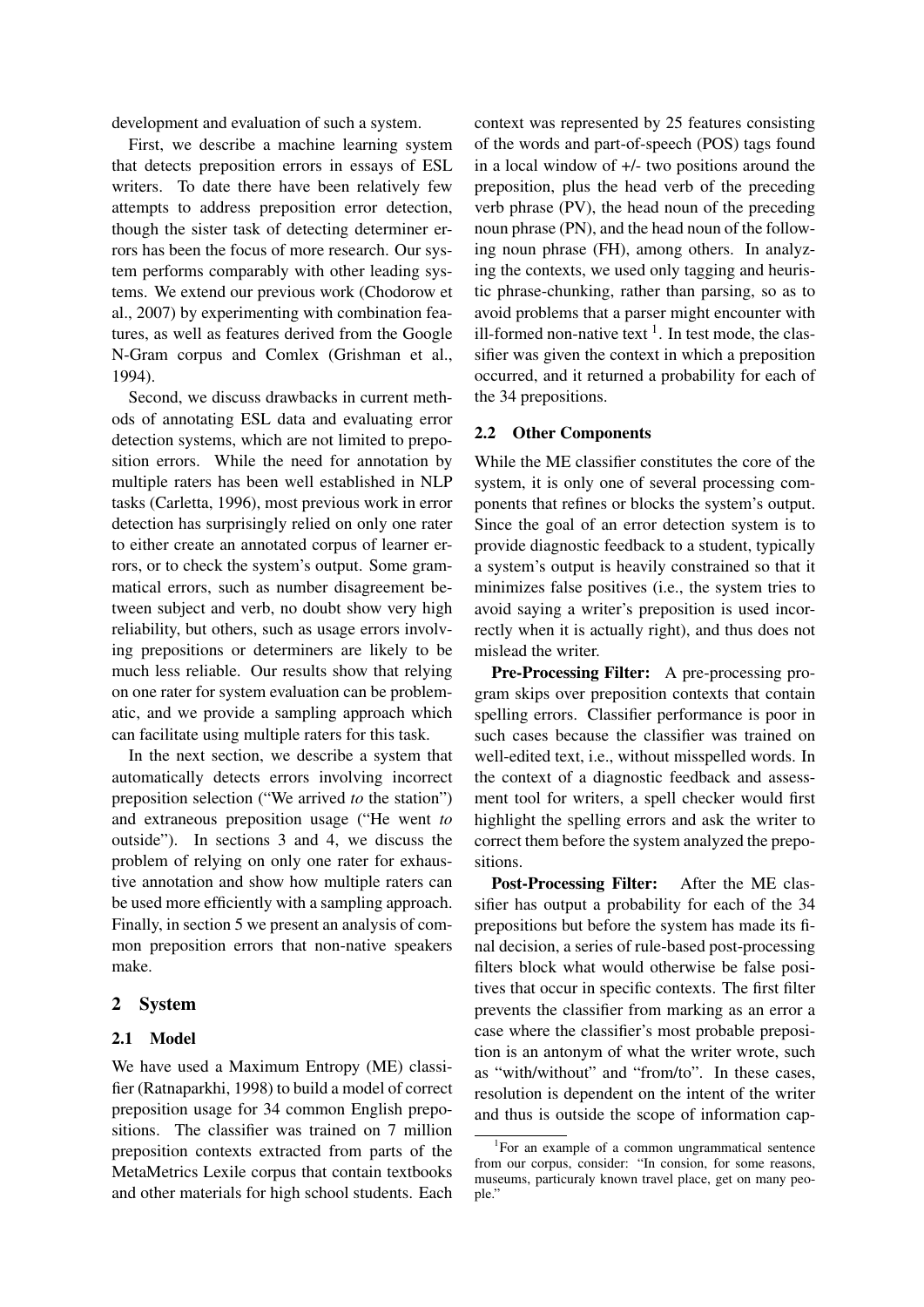tured by the current feature set. Another problem for the classifier involves differentiating between certain adjuncts and arguments. For example, in the sentence "They described a part *for a kid*", the system's top choices were *of* and *to*. The benefactive adjunct introduced by *for* is difficult for the classifier to learn, perhaps because it so freely occurs in many locations within a sentence. A postprocessing filter prevents the system from marking as an error a prepositional phrase that begins with *for* and has an object headed by a human noun (a WordNet hyponym of *person* or *group*).

Extraneous Use Filter: To cover extraneous use errors, we developed two rule-based filters: 1) Plural Quantifier Constructions, to handle cases such as "some *of* people" and 2) Repeated Prepositions, where the writer accidentally repeated the same preposition two or more times, such as "can find friends *with with*". We found that extraneous use errors usually constituted up to 18% of all preposition errors, and our extraneous use filters handle a quarter of that 18%.

Thresholding: The final step for the preposition error detection system is a set of thresholds that allows the system to skip cases that are likely to result in false positives. One of these is where the top-ranked preposition and the writer's preposition differ by less than a pre-specified amount. This was also meant to avoid flagging cases where the system's preposition has a score only slightly higher than the writer's preposition score, such as: "My sister usually gets home around 3:00" (writer: around = 0.49, system: by = 0.51). In these cases, the system's and the writer's prepositions both fit the context, and it would be inappropriate to claim the writer's preposition was used incorrectly. Another system threshold requires that the probability of the writer's preposition be lower than a prespecified value in order for it to be flagged as an error. The thresholds were set so as to strongly favor precision over recall due to the high number of false positives that may arise if there is no thresholding. This is a tactic also used for determiner selection in (Nagata et al., 2006) and (Han et al., 2006). Both thresholds were empirically set on a development corpus.

## 2.3 Combination Features

ME is an attractive choice of machine learning algorithm for a problem as complex as preposition error detection, in no small part because of the availability of ME implementations that can handle many millions of training events and features. However, one disadvantage of ME is that it does not automatically model the interactions among features as some other approaches do, such as support vector machines (Jurafsky and Martin, 2008). To overcome this, we have experimented with augmenting our original feature set with "combination features" which represent richer contextual structure in the form of syntactic patterns.

Table 1 (first column) illustrates the four combination features used for the example context "take our place in the line". The *p* denotes a preposition, so N-*p*-N denotes a syntactic context where the preposition is preceded and followed by a noun phrase. We use the preceding noun phrase (PN) and following head (FH) from the original feature set for the N-*p*-N feature. Column 3 shows one instantiation of combination features: Combo:word. For the N-*p*-N feature, the corresponding Combo:word instantiation is "placeline" since "place" is the PN and "line" is the FH. We also experimented with using combinations of POS tags (Combo:tag) and word+tag combinations (Combo:word+tag). So for the example, the Combo:tag N-*p*-N feature would be "NN-NN", and the Combo:word+tag N-*p*-N feature would be place NN+line NN (see the fourth column of Table 1). The intuition with the Combo:tag features is that the Combo:word features have the potential to be sparse, and these capture more general patterns of usage.

We also experimented with other features such as augmenting the model with verb-preposition preferences derived from Comlex (Grishman et al., 1994), and querying the Google Terabyte N-gram corpus with the same patterns used in the combination features. The Comlex-based features did not improve the model, and though the Google N-gram corpus represents much more information than our 7 million event model, its inclusion improved performance only marginally.

#### 2.4 Evaluation

In our initial evaluation of the system we collected a corpus of 8,269 preposition contexts, error-annotated by two raters using the scheme described in Section 3 to serve as a gold standard. In this study, we focus on two of the three types of preposition errors: using the incorrect preposition and using an extraneous preposition. We compared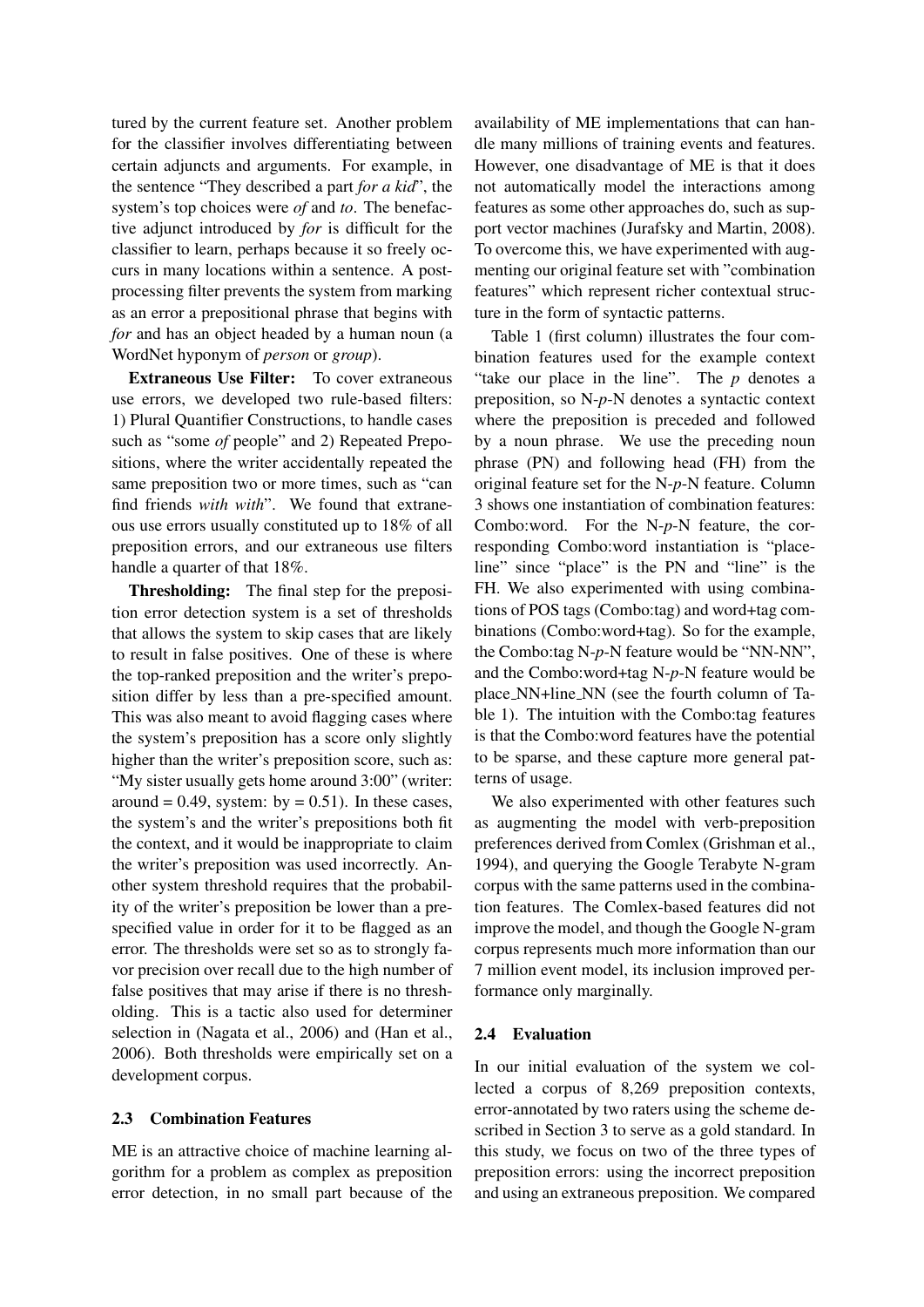| Class     | Components      | Combo: word Features | Combo:tag Features |
|-----------|-----------------|----------------------|--------------------|
| $p-N$     | FH.             | line                 | NN                 |
| $N-p-N$   | PN-FH           | place-line           | NN-NN              |
| $V-p-N$   | <b>PV-PN</b>    | take-line            | <b>VB-NN</b>       |
| $V-N-p-N$ | <b>PV-PN-FH</b> | take-place-line      | <b>VB-NN-NN</b>    |

Table 1: Feature Examples for *take our place in the line*

different models: the baseline model of 25 features and baseline with combination features added. The precision and recall for the top performing models are shown in Table 2. These results do not include the extraneous use filter; this filter generally increased precision by as much as 2% and recall by as much as 5%.

Evaluation Metrics In the tasks of determiner and preposition selection in well-formed, native texts (such as (Knight and Chander, 1994), (Minnen et al., 2000), (Turner and Charniak, 2007) and (Gamon et al., 2008)), the evaluation metric most commonly used is *accuracy*. In these tasks, one compares the system's output on a determiner or preposition to the gold standard of what the writer originally wrote. However, in the tasks of determiner and preposition error detection, *precision* and *recall* are better metrics to use because one is only concerned with a subset of the prepositions (or determiners), those used incorrectly, as opposed to all of them in the selection task. In essence, accuracy has the problem of distorting system performance.

Results The baseline system (described in (Chodorow et al., 2007)) performed at 79.8% precision and 11.7% recall. Next we tested the different combination models: word, tag, word+tag, and all three. Surprisingly, three of the four combination models: tag, word+tag, all, did not improve performance of the system when added to the model, but using just the +Combo:word features improved recall by 1%. We use the +Combo:word model to test our sampling approach in section 4.

As a final test, we tuned our training corpus of 7 million events by removing any contexts with unknown or misspelled words, and then retrained the model. This "purge" resulted in a removal of nearly 200,000 training events. With this new training corpus, the +Combo:tag feature showed the biggest improvement over the baseline, with an improvement in both precision (+2.3%) and recall  $(+2.4\%)$  to 82.1% and 14.1% respectively (last line of Table 2. While this improvement may seem small, it is in part due to the difficulty of the problem, but also the high baseline system score that was established in our prior work (Chodorow et al., 2007).

It should be noted that with the inclusion of the extraneous use filter, performance of the +Combo:tag rose to 84% precision and close to 19% recall.

| Model                   | Precision | Recall   |
|-------------------------|-----------|----------|
| <b>Baseline</b>         | 79.8%     | $11.7\%$ |
| +Combo:word             | 79.8%     | 12.8%    |
| +Combo:tag (with purge) | 82.1%     | $14.1\%$ |

Table 2: Best System Results on Incorrect Selection Task

#### 2.5 Related Work

Currently there are only a handful of approaches that tackle the problem of preposition error detection in English learner texts. (Gamon et al., 2008) used a language model and decision trees to detect preposition and determiner errors in the CLEC corpus of learner essays. Their system performs at 79% precision (which is on par with our system), however recall figures are not presented thus making comparison difficult. In addition, their evaluation differs from ours in that they also include errors of omission, and their work focuses on the top twelve most frequent prepositions, while ours has greater coverage with the top 34. (Izumi et al., 2003) and (Izumi et al., 2004) used an ME approach to classify different grammatical errors in transcripts of Japanese interviews. They do not present performance of prepositions specifically, but overall performance for the 13 error types they target reached 25% precision and 7% recall. (Eeg-Olofsson and Knuttson, 2003) created a rulebased approach to detecting preposition errors in Swedish language learners (unlike the approaches presented here, which focus on English language learners), and their system performed at 25% accuracy. (Lee and Seneff, 2006) used a language model to tackle the novel problem of preposition selection in a dialogue corpus. While their performance results are quite high, 88% precision and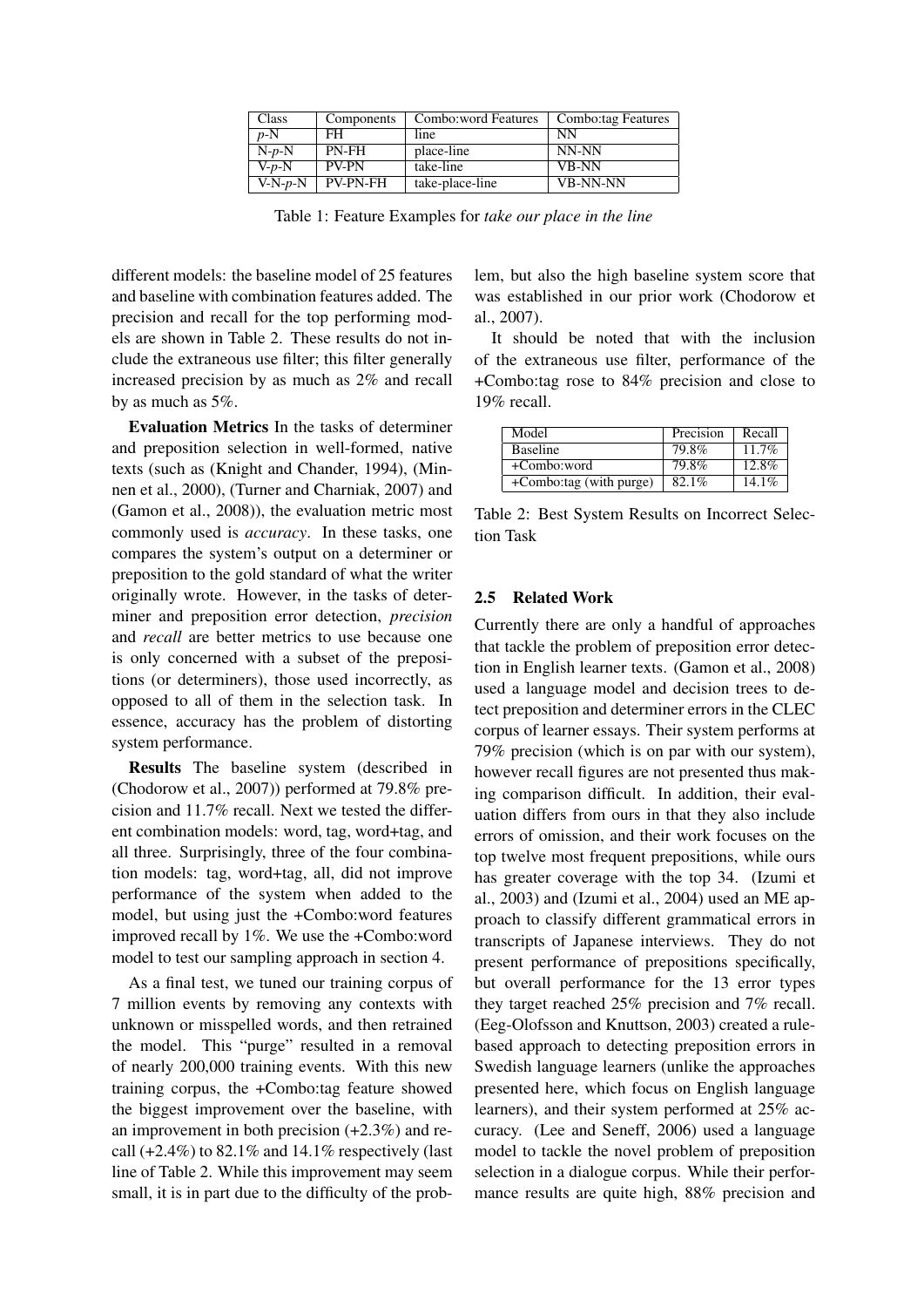78% recall, it should be noted that their evaluation was on a small corpus with a highly constrained domain, and focused on a limited number of prepositions, thus making direct comparison with our approach difficult.

Although our recall figures may seem low, especially when compared to other NLP tasks such as parsing and anaphora resolution, this is really a reflection of how difficult the task is. For example, in the problem of preposition selection in native text, a baseline using the most frequent preposition (*of*) results in precision and recall of 26%. In addition, the cloze tests presented earlier indicate that even in well-formed text, agreement between native speakers on preposition selection is only 75%. In texts written by non-native speakers, rater disagreement increases, as will be shown in the next section.

### 3 Experiments with Multiple Raters

While developing an error detection system for prepositions is certainly challenging, given the results from our work and others, evaluation also poses a major challenge. To date, single human annotation has typically been the gold standard for grammatical error detection, such as in the work of (Izumi et al., 2004), (Han et al., 2006), (Nagata et al., 2006), (Eeg-Olofsson and Knuttson,  $2003$ )<sup>2</sup>. Another method for evaluation is verification ((Gamon et al., 2008), where a human rater checks over a system's output. The drawbacks of this approach are: 1. every time the system is changed, a rater is needed to re-check the output, and 2. it is very hard to estimate recall. What these two evaluation methods have in common is that they side-step the issue of annotator reliability.

In this section, we show how relying on only one rater can be problematic for difficult error detection tasks, and in section 4, we propose a method ("the sampling approach") for efficiently evaluating a system that does not require the amount of effort needed in the standard approach to annotation.

#### 3.1 Annotation

To create a gold-standard corpus of error annotations for system evaluation, and also to determine whether multiple raters are better than one, we trained two native English speakers with prior NLP annotation experience to annotate preposition errors in ESL text. The training was very extensive: both raters were trained on 2000 preposition contexts and the annotation manual was iteratively refined as necessary. To summarize the procedure, the two raters were shown sentences randomly selected from student essays with each preposition highlighted in the sentence. They marked each context  $(\pm 2$ -word window around the preposition, plus the commanding verb) for grammar and spelling errors, and then judged whether the writer used an incorrect preposition, a correct preposition, or an extraneous preposition. Finally, the raters suggested prepositions that would best fit the context, even if there were no error (some contexts can license multiple prepositions).

#### 3.2 Reliability

Each rater judged approximately 18,000 prepositions contexts, with 18 sets of 100 contexts judged by both raters for purposes of computing kappa. Despite the rigorous training regimen, kappa ranged from 0.411 to 0.786, with an overall combined value of 0.630. Of the prepositions that Rater 1 judged to be errors, Rater 2 judged 30.2% to be acceptable. Conversely, of the prepositions Rater 2 judged to be erroneous, Rater 1 found 38.1% acceptable. The kappa of 0.630 shows the difficulty of this task and also shows how two highly trained raters can produce very different judgments. Details on our annotation and human judgment experiments can be found in (Tetreault and Chodorow, 2008).

Variability in raters' judgments translates to variability of system evaluation. For instance, in our previous work (Chodorow et al., 2007), we found that when our system's output was compared to judgments of two different raters, there was a 10% difference in precision and a 5% difference in recall. These differences are problematic when evaluating a system, as they highlight the potential to substantially over- or under-estimate performance.

#### 4 Sampling Approach

The results from the previous section motivate the need for a more refined evaluation. They suggest that for certain error annotation tasks, such as preposition usage, it may not be appropriate to use only one rater and that if one uses multiple raters

 $2$ (Eeg-Olofsson and Knuttson, 2003) had a small evaluation on 40 preposition contexts and it is unclear whether multiple annotators were used.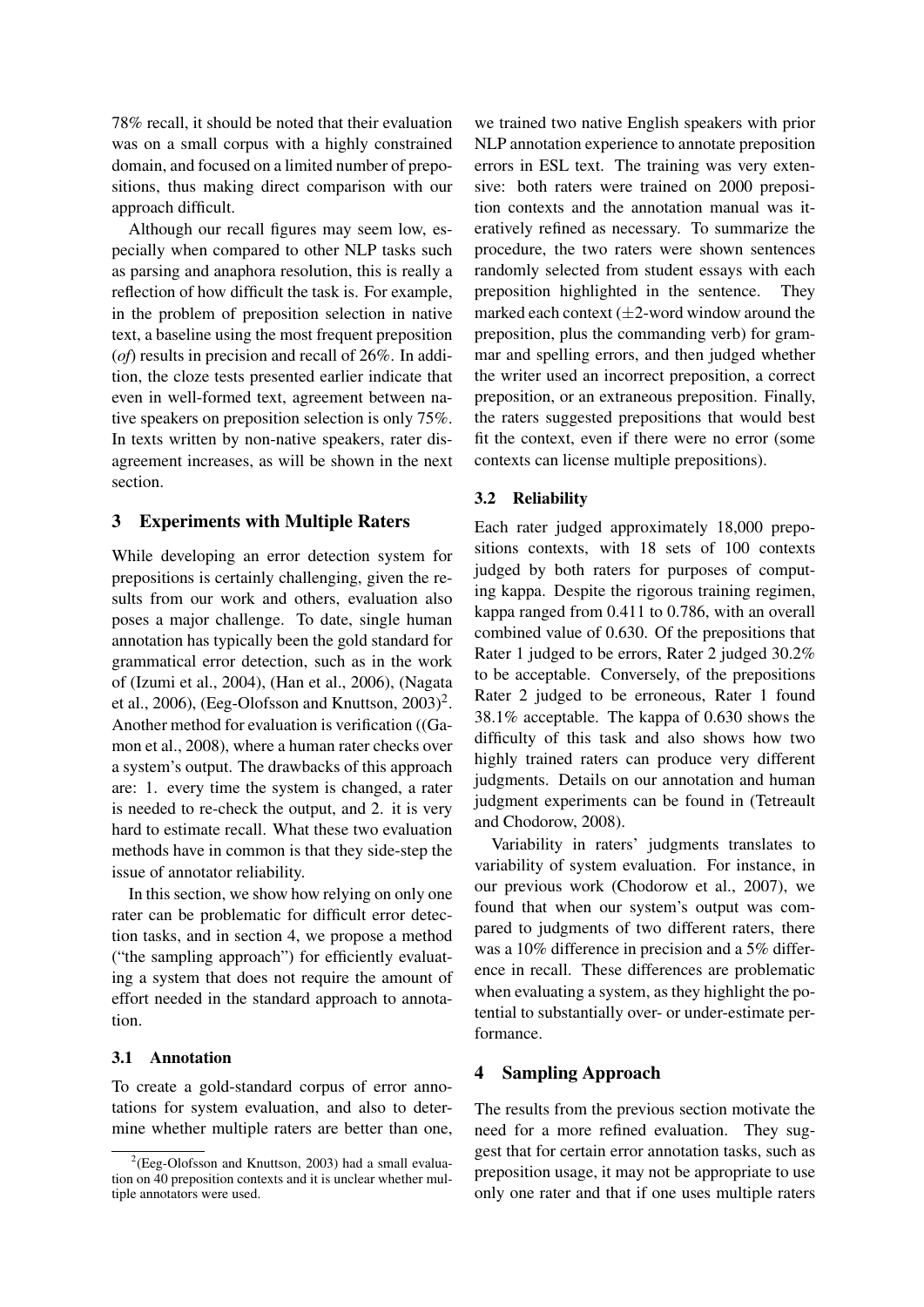for error annotation, there is the possibility of creating an adjudicated set, or at least calculating the variability of the system's performance. However, annotation with multiple raters has its own disadvantages as it is much more expensive and timeconsuming. Even using one rater to produce a sizeable evaluation corpus of preposition errors is extremely costly. For example, if we assume that 500 prepositions can be annotated in 4 hours using our annotation scheme, and that the base rate for preposition errors is 10%, then it would take at least 80 hours for a rater to find and mark 1000 errors. In this section, we propose a more efficient annotation approach to circumvent this problem.

#### 4.1 Methodology



Figure 1: Sampling Approach Example

The sampling procedure outlined here is inspired by the one described in (Chodorow and Leacock, 2000) for the task of evaluating the usage of nouns, verbs and adjectives. The central idea is to skew the annotation corpus so that it contains a greater proportion of errors.

Here are the steps in the procedure:

- 1. Process a test corpus of sentences so that each preposition in the corpus is labeled "OK" or "Error" by the system.
- 2. Divide the processed corpus into two subcorpora, one consisting of the system's "OK" prepositions and the other of the system's "Error" prepositions. For the hypothetical data in Figure 1, the "OK" sub-corpus contains 90% of the prepositions, and the "Error" sub-corpus contains the remaining 10%.
- 3. Randomly sample cases from each subcorpus and combine the samples into an annotation set that is given to a "blind" human

rater. We generally use a higher sampling rate for the "Error" sub-corpus because we want to "enrich" the annotation set with a larger proportion of errors than is found in the test corpus as a whole. In Figure 1, 75% of the "Error" sub-corpus is sampled while only 16% of the "OK" sub-corpus is sampled.

- 4. For each case that the human rater judges to be an error, check to see which sub-corpus it came from. If it came from the "OK" subcorpus, then the case is a Miss (an error that the system failed to detect). If it came from the "Error" sub-corpus, then the case is a Hit (an error that the system detected). If the rater judges a case to be a correct usage and it came from the "Error" sub-corpus, then it is a False Positive (FP).
- 5. Calculate the proportions of Hits and FPs in the sample from the "Error" sub-corpus. For the hypothetical data in Figure 1, these values are  $600/750 = 0.80$  for Hits, and  $150/750$ = 0.20 for FPs. Calculate the proportion of Misses in the sample from the "OK" subcorpus. For the hypothetical data, this is  $450/1500 = 0.30$  for Misses.
- 6. The values computed in step 5 are conditional proportions based on the sub-corpora. To calculate the overall proportions in the test corpus, it is necessary to multiply each value by the relative size of its sub-corpus. This is shown in Table 3, where the proportion of Hits in the "Error" sub-corpus (0.80) is multiplied by the relative size of the "Error" subcorpus (0.10) to produce an overall Hit rate (0.08). Overall rates for FPs and Misses are calculated in a similar manner.
- 7. Using the values from step 6, calculate Precision (Hits/(Hits + FP)) and Recall (Hits/(Hits + Misses)). These are shown in the last two rows of Table 3.

|               | <b>Estimated Overall Rates</b>            |  |
|---------------|-------------------------------------------|--|
|               | Sample Proportion * Sub-Corpus Proportion |  |
| <b>Hits</b>   | $0.80 * 0.10 = 0.08$                      |  |
| FP.           | $0.20 * 0.10 = 0.02$                      |  |
| <b>Misses</b> | $0.30 * 0.90 = 0.27$                      |  |
| Precision     | $0.08/(0.08 + 0.02) = 0.80$               |  |
| Recall        | $0.08/(0.08 + 0.27) = 0.23$               |  |

Table 3: Sampling Calculations (Hypothetical)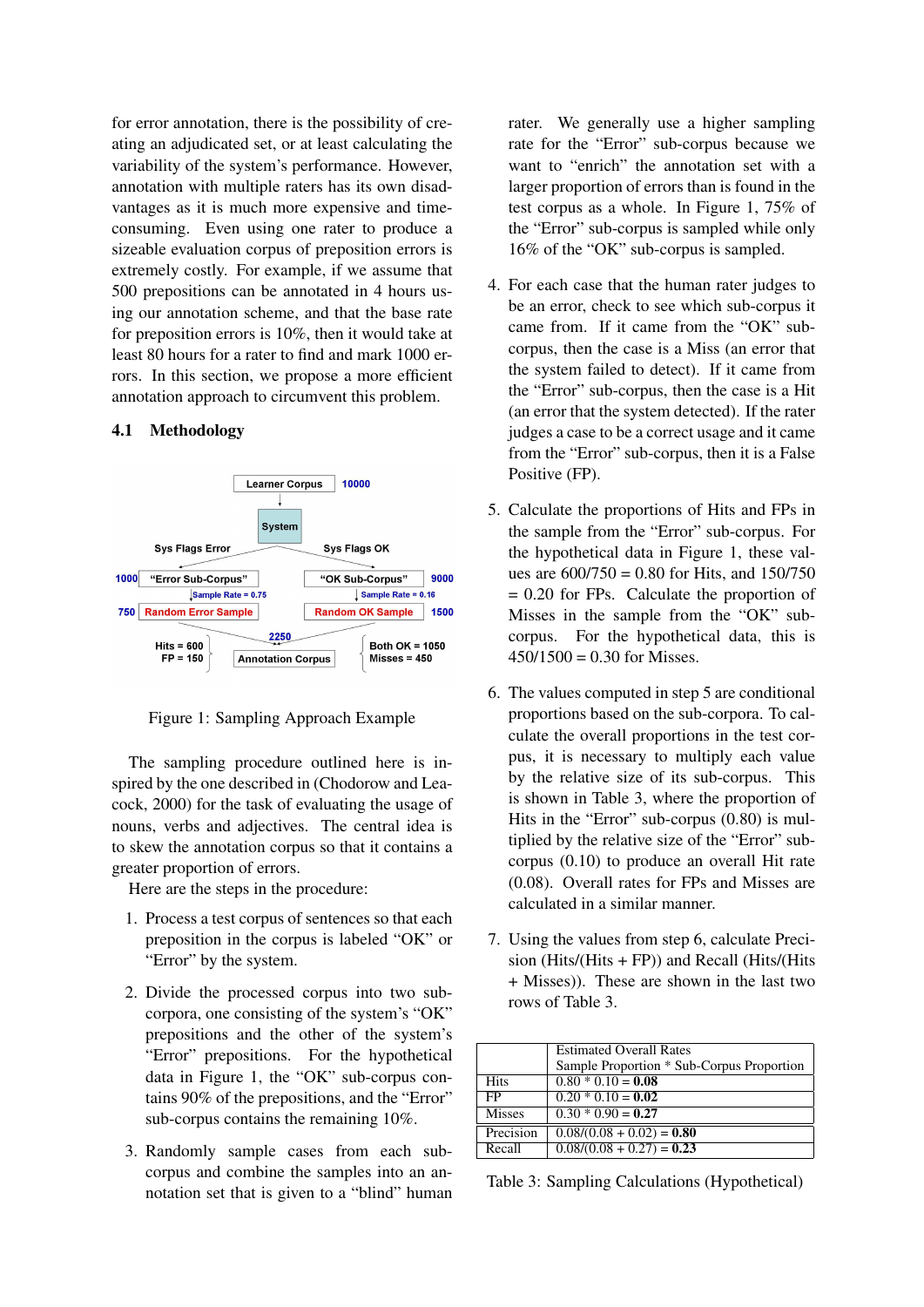This method is similar in spirit to *active learning* ((Dagan and Engelson, 1995) and (Engelson and Dagan, 1996)), which has been used to iteratively build up an annotated corpus, but it differs from active learning applications in that there are no iterative loops between the system and the human annotator(s). In addition, while our methodology is used for *evaluating* a system, active learning is commonly used for *training* a system.

### 4.2 Application

Next, we tested whether our proposed sampling approach provides good estimates of a system's performance. For this task, we used the +Combo:word model to separate a large corpus of student essays into the "Error" and "OK" subcorpora. The original corpus totaled over 22,000 prepositions which would normally take several weeks for two raters to double annotate and then adjudicate. After the two sub-corpora were proportionally sampled, this resulted in an annotation set of 752 preposition contexts (requiring roughly 6 hours for annotation), which is substantially more manageable than the full corpus. We had both raters work together to make judgments for each preposition.

It is important to note that while these are not the exact same essays used in the previous evaluation of 8,269 preposition contexts, they come from the same pool of student essays and were on the same topics. Given these strong similarities, we feel that one can compare scores between the two approaches. The precision and recall scores for both approaches are shown in Table 4 and are extremely similar, thus suggesting that the sampling approach can be used as an alternative to exhaustive annotation.

|                          | Precision | Recall |
|--------------------------|-----------|--------|
| <b>Standard Approach</b> | 80%       | 12%    |
| Sampling Approach        | 79%       | 14%    |

Table 4: Sampling Results

It is important with the sampling approach to use appropriate sample sizes when drawing from the sub-corpora, because the accuracy of the estimates of hits and misses will depend upon the proportion of errors in each sub-corpus as well as on the sample sizes. The OK sub-corpus is expected to have even fewer errors than the overall base rate, so it is especially important to have a relatively large sample from this sub-corpus. The comparison study described above used an OK sub-corpus sample that was twice as large as the Error subcorpus sample (about 500 contexts vs. 250 contexts).

In short, the sampling approach is intended to alleviate the burden on annotators when faced with the task of having to rate several thousand errors of a particular type in order to produce a sizeable error corpus. On the other hand, one advantage that exhaustive annotation has over the sampling method is that it makes possible the comparison of multiple systems. With the sampling approach, one would have to resample and annotate for each system, thus multiplying the work needed.

### 5 Analysis of Learner Errors

One aspect of automatic error detection that usually is under-reported is an analysis of the errors that learners typically make. The obvious benefit of this analysis is that it can focus development of the system.

From our annotated set of preposition errors, we found that the most common prepositions that learners used incorrectly were *in* (21.4%), *to* (20.8%) and *of* (16.6%). The top ten prepositions accounted for 93.8% of all preposition errors in our learner corpus.

Next, we ranked the common preposition "confusions", the common mistakes made for each preposition. The top ten most common confusions are listed in Table 5, where *null* refers to cases where no preposition is licensed (the writer used an extraneous preposition). The most common offenses were actually extraneous errors (see Table 5): using *to* and *of* when no preposition was licensed accounted for 16.8% of all errors.

It is interesting to note that the most common usage errors by learners overwhelmingly involved the ten most frequently occurring prepositions in native text. This suggests that our effort to handle the 34 most frequently occurring prepositions may be overextended and that a system that is specifically trained and refined on the top ten prepositions may provide better diagnostic feedback to a learner.

# 6 Conclusions

This paper has two contributions to the field of error detection in non-native writing. First, we discussed a system that detects preposition errors with high precison (up to 84%) and is competitive